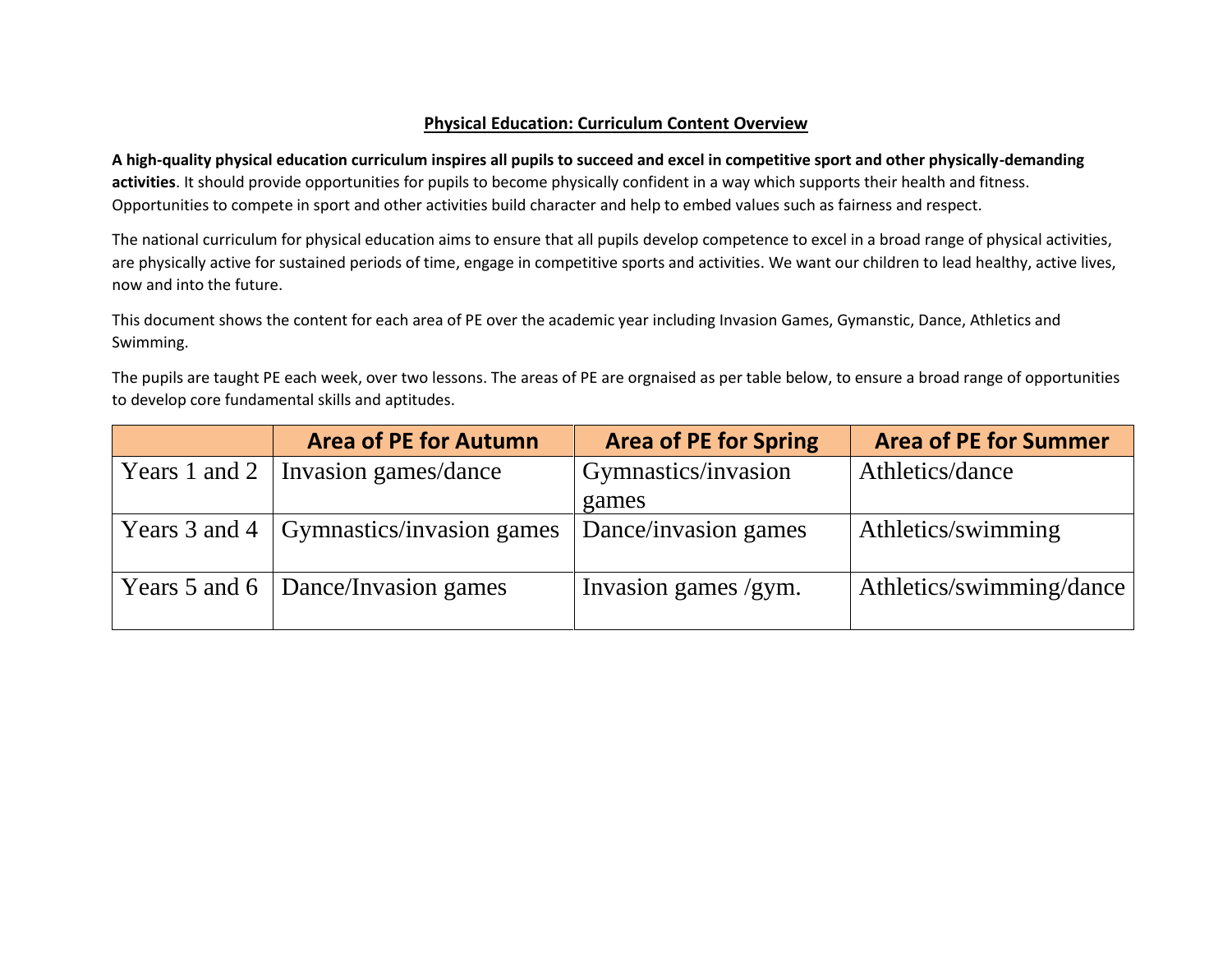# **Cycle A: Invasion Games overview**

**'Invasion Games' is the term to describe modified competitive sport and games.** These are used to develop pupils' running, jumping, throwing and catching skills both in isolation and in combination. They might include badminton, basketball, cricket, football, hockey, netball, rounders and tennis. These 'Invasion games' also enable pupils to apply basic principles suitable for attacking and defending, as taught by the teacher, modifying these principles to support and challenge pupils according to age and stage.

|                                     | Autumn                                                                                                                                                                                                                                                                            | Spring                                                                                                                                                                                                                                                                                                                  | Summer                                                                                                                                                                                                                  |
|-------------------------------------|-----------------------------------------------------------------------------------------------------------------------------------------------------------------------------------------------------------------------------------------------------------------------------------|-------------------------------------------------------------------------------------------------------------------------------------------------------------------------------------------------------------------------------------------------------------------------------------------------------------------------|-------------------------------------------------------------------------------------------------------------------------------------------------------------------------------------------------------------------------|
| <b>Early Years Foundation Stage</b> | Multi-skills sports. Develop<br>body-strength, balance and<br>coordination and agility needed<br>to engage in sport.                                                                                                                                                              | Multi-skills sports. Revise and<br>refine the fundamental movement<br>skills they have already acquired:<br>rolling, running, crawling, hopping,<br>walking, skipping, jumping and<br>climbing. Develop overall body<br>strength, balance, coordination and<br>agility.                                                 | Football enables pupils to apply<br>key skills and demonstrate<br>strength, balance and<br>coordination when playing.<br>Move energetically,                                                                            |
| Years 1 and 2                       | Multi-skills on the 'five<br>fundamentals' through football<br>and hockey:<br>I throw underarm<br>I catch with both hands.<br>I can balance and apply<br>$\bullet$<br>coordination<br>I move and stop safely.<br>$\bullet$<br>I throw and kick in different<br>$\epsilon$<br>ways | Multi-skills on the 'five<br>fundamentals' through cricket and<br>netball:<br>I pass accurately in a game.<br>I shoot or strike a ball with<br>focus and determination.<br>I use a tactic in a game.<br>$\bullet$<br>I decide the best space to be in<br>$\bullet$<br>during a game.<br>I follow rules as a team player | Enrichment opportunities to<br>apply key skills throughout the<br>year, especially a full summer<br>calendar of tournaments and<br>festivals.<br>See 'athletics' and 'swimming'<br>overview for summer term<br>content. |
| Years 3 and 4                       | Continue to build the 'five<br>fundamentals' to progress skills<br>through tag rugby and hockey:<br>I throw and catch with<br>control<br>I am aware of space and<br>use it to support team-<br>mates and to cause                                                                 | Continue to build the 'five<br>fundamentals' to progress skills<br>through cricket and football:<br>I catch with one hand.<br>I throw and catch<br>accurately.<br>I hit a ball accurately with<br>$\bullet$<br>control.                                                                                                 | Enrichment opportunities to<br>apply key skills throughout the<br>year, especially a full summer<br>calendar of tournaments and<br>festivals.                                                                           |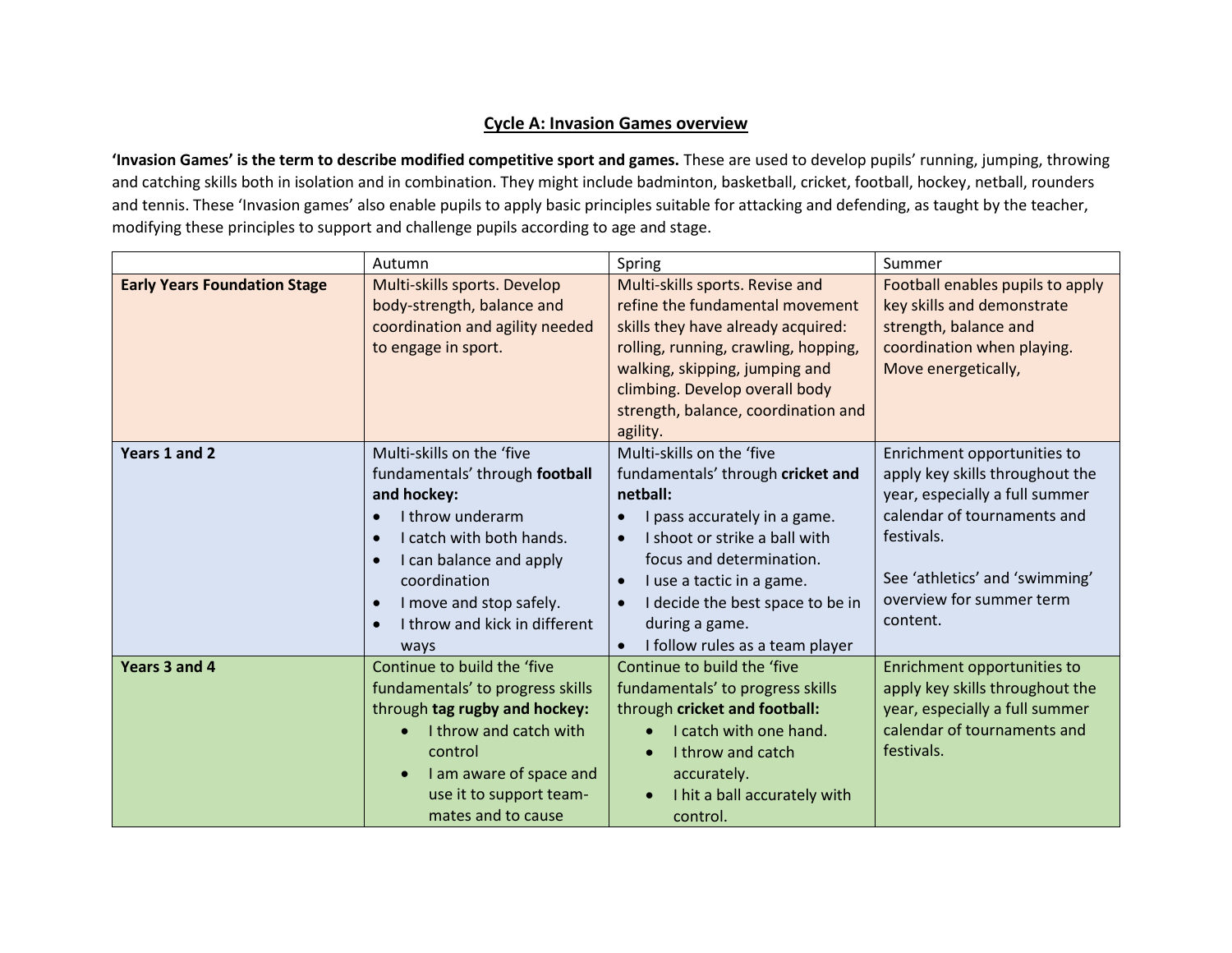|               | problems for the<br>opposition<br>I know and use rules<br>fairly.                                                                                                                                                                                                                                                                                                                                      | I keep possession of the<br>ball.<br>I vary tactics and adapt<br>skills depending on what is<br>happening in a game                                                                                                                                                                 | See 'athletics' and 'swimming'<br>overview for summer term<br>content.                                                                                                                                                                                                                                                                              |
|---------------|--------------------------------------------------------------------------------------------------------------------------------------------------------------------------------------------------------------------------------------------------------------------------------------------------------------------------------------------------------------------------------------------------------|-------------------------------------------------------------------------------------------------------------------------------------------------------------------------------------------------------------------------------------------------------------------------------------|-----------------------------------------------------------------------------------------------------------------------------------------------------------------------------------------------------------------------------------------------------------------------------------------------------------------------------------------------------|
| Years 5 and 6 | Application of all key<br>fundamentals through football,<br>frisbee and tag rugby:<br>I gain possession by working<br>a team.<br>I pass in different ways.<br>I use forehand and<br>$\bullet$<br>backhand with a racket.<br>I can field.<br>$\bullet$<br>I choose a tactic for<br>$\bullet$<br>defending and attacking.<br>I use a number of<br>$\bullet$<br>techniques to pass, dribble<br>and shoot. | Application of all key fundamentals<br>through hockey, tennis and<br>netball:<br>I play to agreed rules.<br>I explain rules to others.<br>I can umpire.<br>$\bullet$<br>I make a team and<br>$\bullet$<br>communicate a plan.<br>I lead others in a game<br>$\bullet$<br>situation. | Enrichment opportunities to<br>apply key skills throughout the<br>year, especially a full summer<br>calendar of tournaments and<br>festivals.<br>Sports Leader scheme enables<br>opportunities for pupils to lead<br>other year groups in different<br>competitive games.<br>See 'athletics' and 'swimming'<br>overview for summer term<br>content. |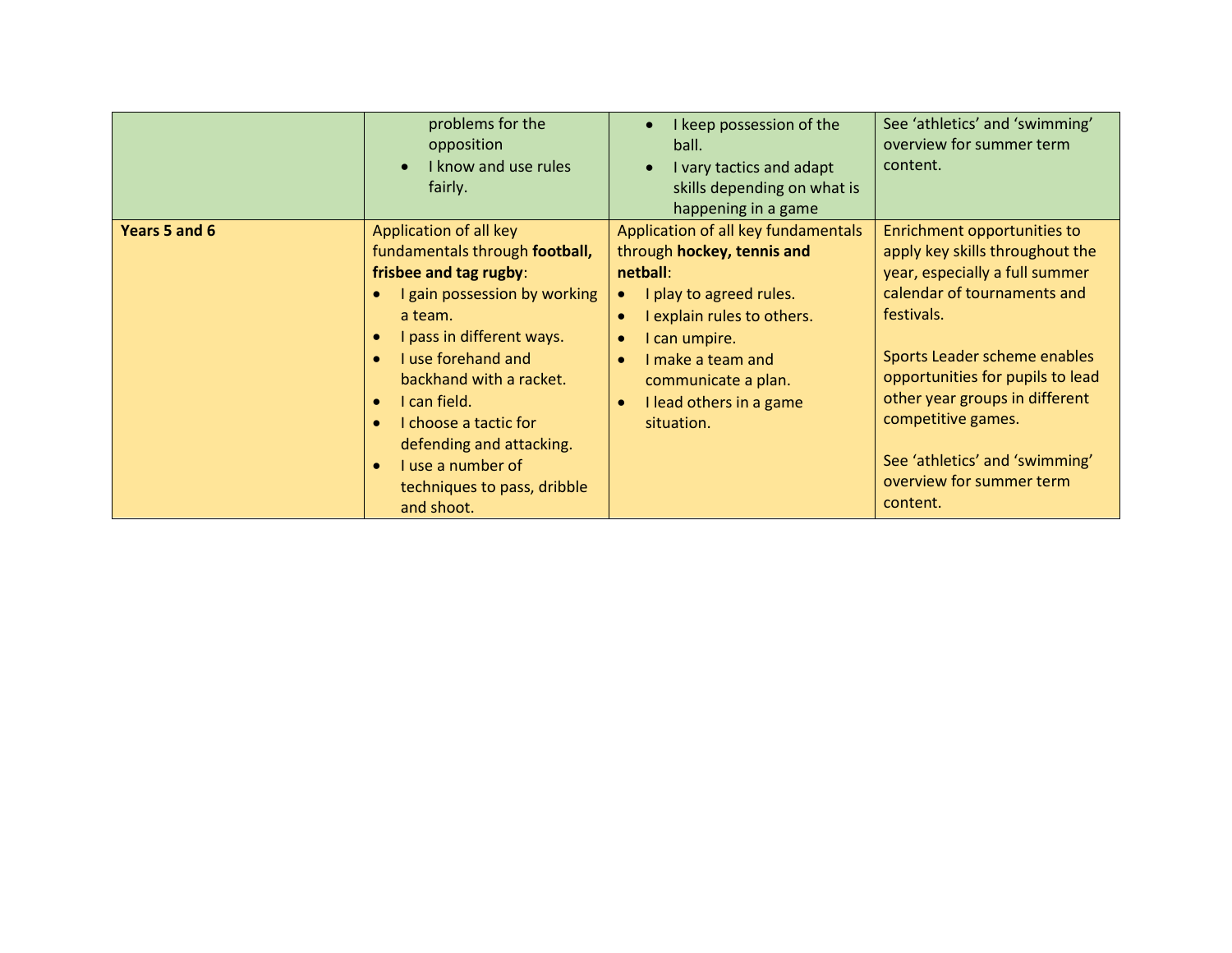## **Cycle B: Invasion Games overview**

**'Invasion Games' is the term to describe modified competitive sport and games.** These are used to develop pupils' running, jumping, throwing and catching skills both in isolation and in combination. They might include badminton, basketball, cricket, football, hockey, netball, rounders and tennis. These 'Invasion games' also enable pupils to apply basic principles suitable for attacking and defending, as taught by the teacher, modifying these principles to support and challenge pupils according to age and stage.

|                                     | Autumn                                                                                                                                                                                                                                                                                          | Spring                                                                                                                                                                                                                                                                                                                                  | Summer                                                                                                                                                                                                                  |
|-------------------------------------|-------------------------------------------------------------------------------------------------------------------------------------------------------------------------------------------------------------------------------------------------------------------------------------------------|-----------------------------------------------------------------------------------------------------------------------------------------------------------------------------------------------------------------------------------------------------------------------------------------------------------------------------------------|-------------------------------------------------------------------------------------------------------------------------------------------------------------------------------------------------------------------------|
| <b>Early Years Foundation Stage</b> | Multi-skills sports. Develop<br>body-strength, balance and<br>coordination and agility needed<br>to engage in sport.                                                                                                                                                                            | Multi-skills sports. Revise and<br>refine the fundamental movement<br>skills they have already acquired:<br>rolling, running, crawling, hopping,<br>walking, skipping, jumping and<br>climbing. Develop overall body<br>strength, balance, coordination and<br>agility.                                                                 | Football enables pupils to apply<br>key skills and demonstrate<br>strength, balance and<br>coordination when playing.<br>Move energetically,                                                                            |
| Years 1 and 2                       | Multi-skills on the 'five<br>fundamentals' through netball<br>and cricket:<br>I throw underarm<br>I catch with both hands.<br>$\epsilon$<br>I can balance and apply<br>$\bullet$<br>coordination<br>I move and stop safely.<br>$\bullet$<br>I throw and kick in different<br>$\epsilon$<br>ways | Multi-skills on the 'five<br>fundamentals' through rounders<br>and tag rugby:<br>I pass accurately in a game.<br>$\bullet$<br>I shoot or strike a ball with<br>focus and determination.<br>I use a tactic in a game.<br>$\bullet$<br>I decide the best space to be in<br>$\bullet$<br>during a game.<br>I follow rules as a team player | Enrichment opportunities to<br>apply key skills throughout the<br>year, especially a full summer<br>calendar of tournaments and<br>festivals.<br>See 'athletics' and 'swimming'<br>overview for summer term<br>content. |
| Years 3 and 4                       | Continue to build the 'five<br>fundamentals' to progress skills<br>through football and basketball:<br>I throw and catch with<br>control<br>I am aware of space and<br>use it to support team-<br>mates and to cause                                                                            | Continue to build the 'five<br>fundamentals' to progress skills<br>through tennis and football:<br>I catch with one hand.<br>I throw and catch<br>accurately.<br>I hit a ball accurately with<br>$\bullet$<br>control.                                                                                                                  | Enrichment opportunities to<br>apply key skills throughout the<br>year, especially a full summer<br>calendar of tournaments and<br>festivals.                                                                           |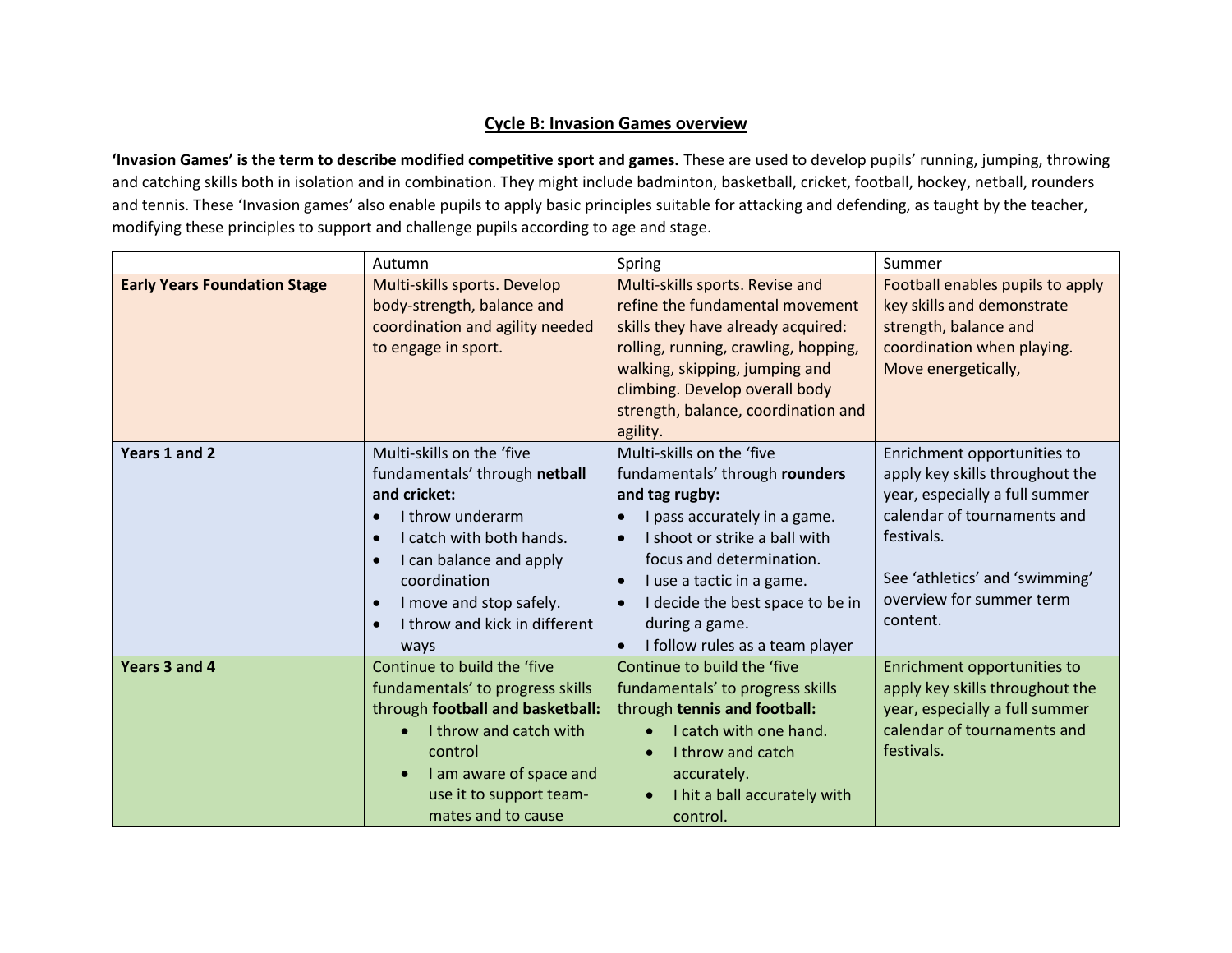|               | problems for the<br>opposition<br>I know and use rules<br>fairly.                                                                                                                                                                                                                                                                                                                                      | I keep possession of the<br>ball.<br>I vary tactics and adapt<br>skills depending on what is<br>happening in a game                                                                                                                                                                    | See 'athletics' and 'swimming'<br>overview for summer term<br>content.                                                                                                                                                                                                                                                                              |
|---------------|--------------------------------------------------------------------------------------------------------------------------------------------------------------------------------------------------------------------------------------------------------------------------------------------------------------------------------------------------------------------------------------------------------|----------------------------------------------------------------------------------------------------------------------------------------------------------------------------------------------------------------------------------------------------------------------------------------|-----------------------------------------------------------------------------------------------------------------------------------------------------------------------------------------------------------------------------------------------------------------------------------------------------------------------------------------------------|
| Years 5 and 6 | Application of all key<br>fundamentals through<br>basketball, football and hockey:<br>I gain possession by working<br>a team.<br>I pass in different ways.<br>I use forehand and<br>$\bullet$<br>backhand with a racket.<br>I can field.<br>$\bullet$<br>I choose a tactic for<br>$\bullet$<br>defending and attacking.<br>I use a number of<br>$\bullet$<br>techniques to pass, dribble<br>and shoot. | Application of all key fundamentals<br>through cricket, tennis and tag<br>rugby:<br>I play to agreed rules.<br>I explain rules to others.<br>I can umpire.<br>$\bullet$<br>I make a team and<br>$\bullet$<br>communicate a plan.<br>I lead others in a game<br>$\bullet$<br>situation. | Enrichment opportunities to<br>apply key skills throughout the<br>year, especially a full summer<br>calendar of tournaments and<br>festivals.<br>Sports Leader scheme enables<br>opportunities for pupils to lead<br>other year groups in different<br>competitive games.<br>See 'athletics' and 'swimming'<br>overview for summer term<br>content. |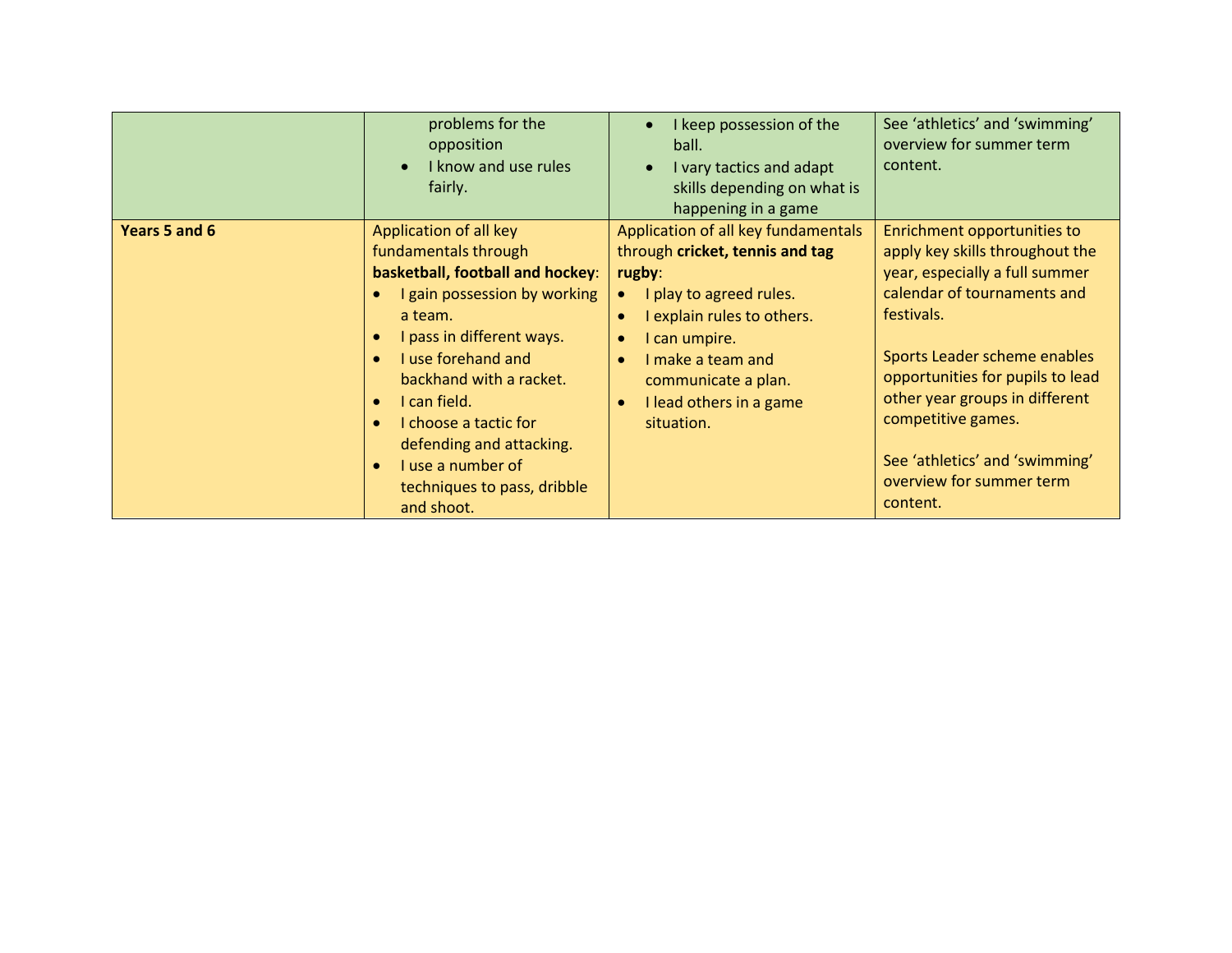## **Cycle A: Gymnastics overview**

**Gymnastics enables pupils to develop flexibility, strength, technique, control and balance** either through floor work on mats, solo or in pairs/groups or on larger apparatus such as beams and gym horses. It teaches pupil to apply discipline and care in their muscle movements, as well as requiring them to communicate in different ways – non-verbally and through expressive movement. We apply the principals and schemes of work from the 'Callington School Sport Partnership', which builds and progresses core movement and confidence when using your body. It puts the emphasis on ensuring pupils can challenge themselves safely.

|                                                                          | <b>Autumn</b>                                                                                                                                                                                                                                             | <b>Spring</b>                                                                                                                                                                                                                                                                                                               |
|--------------------------------------------------------------------------|-----------------------------------------------------------------------------------------------------------------------------------------------------------------------------------------------------------------------------------------------------------|-----------------------------------------------------------------------------------------------------------------------------------------------------------------------------------------------------------------------------------------------------------------------------------------------------------------------------|
| <b>Early Years Foundation Stage</b><br>Single year group so Cycle do not | Unit 1: Develop body-strength, balance and<br>coordination as they learn to use the space in the                                                                                                                                                          | Unit 3: Apply skills to learn how to complete different<br>rolls safely and with minimum use of voices. Skipping                                                                                                                                                                                                            |
| apply. These skills are developed<br>over the term.                      | hall. Introduced to safety and creativity on mats.                                                                                                                                                                                                        | and jumping, of different varieties are added as<br>confidence grows. Coordination as part of a team is<br>developed.                                                                                                                                                                                                       |
| Years 1 and 2                                                            | Unit 5: Mat work to:<br>I make my body curled, tense, stretched and<br>relaxed. Apply different rolls.<br>I control my body when travelling and<br>balancing<br>I copy sequences and repeat them<br>I roll, curl, travel and balance in different<br>ways | Unit 7: Larger apparatus to:<br>I plan and perform a sequence of movements.<br>$\bullet$<br>I improve my sequence based on feedback.<br>$\bullet$<br>I think of more than one way to create a sequence<br>$\bullet$<br>which follows some 'rules'.<br>I work on my own or with a partner<br>$\bullet$                       |
| Years 3 and 4                                                            | Unit 9: Mat work to: Recap different rolls.<br>I adapt sequences to suit different types of<br>criteria<br>I explain how strength and suppleness affect<br>performance<br>I compare and contrast gymnastic sequences                                      | Unit 11: Larger apparatus to:<br>I adapt sequences to suit different types of<br>$\bullet$<br>apparatus and criteria<br>I work in a controlled way.<br>$\bullet$<br>I include a change of speed and direction<br>$\bullet$<br>I include a range of shapes<br>$\bullet$<br>I work with a partner to create a three-phase set |
| Years 5 and 6                                                            | Unit 13a: Mat work to: Apply all rolls.<br>I make complex extended sequences<br>I combine action, balance and shape<br>I perform consistently to different audiences                                                                                      | Unit 14a - Partnership and Performance:<br>I combine my own work with that of others<br>I sequence to specific timings<br>I can apply mat and apparatus to a complex degree                                                                                                                                                 |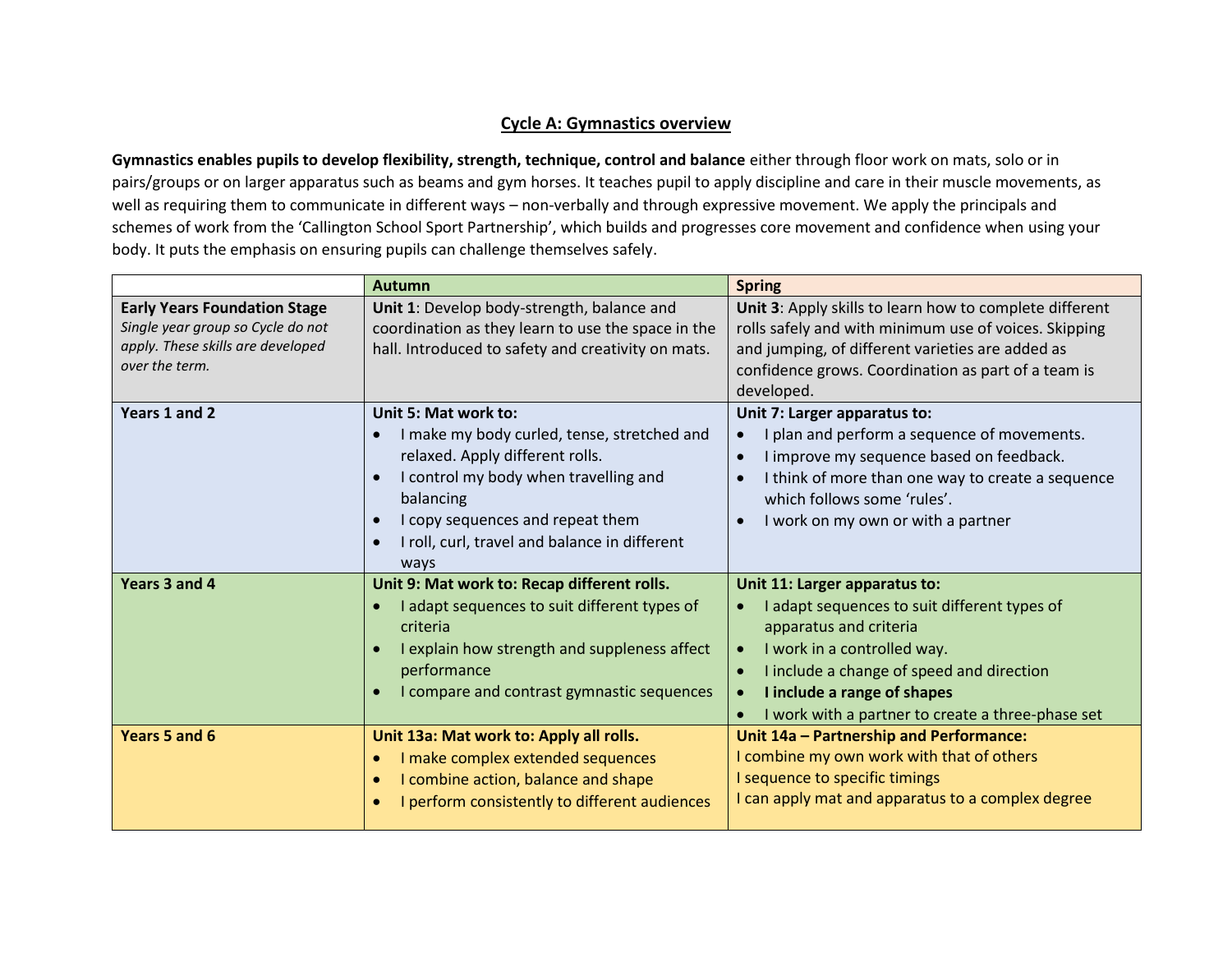## **Cycle B: Gymnastics overview**

**Gymnastics enables pupils to develop flexibility, strength, technique, control and balance** either through floor work on mats, solo or in pairs/groups or on larger apparatus such as beams and gym horses. It teaches pupil to apply discipline and care in their muscle movements, as well as requiring them to communicate in different ways – non-verbally and through expressive movement. We apply the principals and schemes of work from the 'Callington School Sport Partnership', which builds and progresses core movement and confidence when using your body. It puts the emphasis on ensuring pupils can challenge themselves safely.

|                                     | <b>Autumn</b>                                      | <b>Spring</b>                                                  |
|-------------------------------------|----------------------------------------------------|----------------------------------------------------------------|
| <b>Early Years Foundation Stage</b> | Unit 2: Develop body-strength, balance and         | Unit 4: Apply skills to learn how to complete different        |
| Single year group so Cycle do not   | coordination as they learn to use the space in the | rolls safely and with minimum use of voices. Skipping          |
| apply. These skills are developed   | hall. Introduced to safety and creativity on mats. | and jumping, of different varieties are added as               |
| over the term.                      |                                                    | confidence grows. Coordination as part of a team is            |
|                                     |                                                    | developed.                                                     |
| Years 1 and 2                       | Unit 6: Mat work to:                               | Unit 8: Larger apparatus to:                                   |
|                                     | I make my body curled, tense, stretched and        | I plan and perform a sequence of movements.                    |
|                                     | relaxed. Apply different rolls.                    | I improve my sequence based on feedback.<br>$\bullet$          |
|                                     | I control my body when travelling and              | I think of more than one way to create a sequence<br>$\bullet$ |
|                                     | balancing                                          | which follows some 'rules'.                                    |
|                                     | I copy sequences and repeat them                   | I work on my own or with a partner<br>$\bullet$                |
|                                     | I roll, curl, travel and balance in different      |                                                                |
|                                     | ways                                               |                                                                |
| Years 3 and 4                       | Unit 10: Mat work to: Recap different rolls.       | Unit 12: Larger apparatus to:                                  |
|                                     | I adapt sequences to suit different types of       | I adapt sequences to suit different types of<br>$\bullet$      |
|                                     | criteria                                           | apparatus and criteria                                         |
|                                     | I explain how strength and suppleness affect       | I work in a controlled way.<br>$\bullet$                       |
|                                     | performance                                        | I include a change of speed and direction                      |
|                                     | I compare and contrast gymnastic sequences         | I include a range of shapes<br>$\bullet$                       |
|                                     |                                                    | I work with a partner to create a three-phase set              |
| Years 5 and 6                       | Unit 13b: Mat work to: Apply all rolls.            | Unit 14b - Partnership and Performance.                        |
|                                     | I make complex extended sequences                  | I combine my own work with that of others                      |
|                                     | I combine action, balance and shape                | I sequence to specific timings                                 |
|                                     | I perform consistently to different audiences      | I can apply mat and apparatus to a complex degree              |
|                                     |                                                    |                                                                |